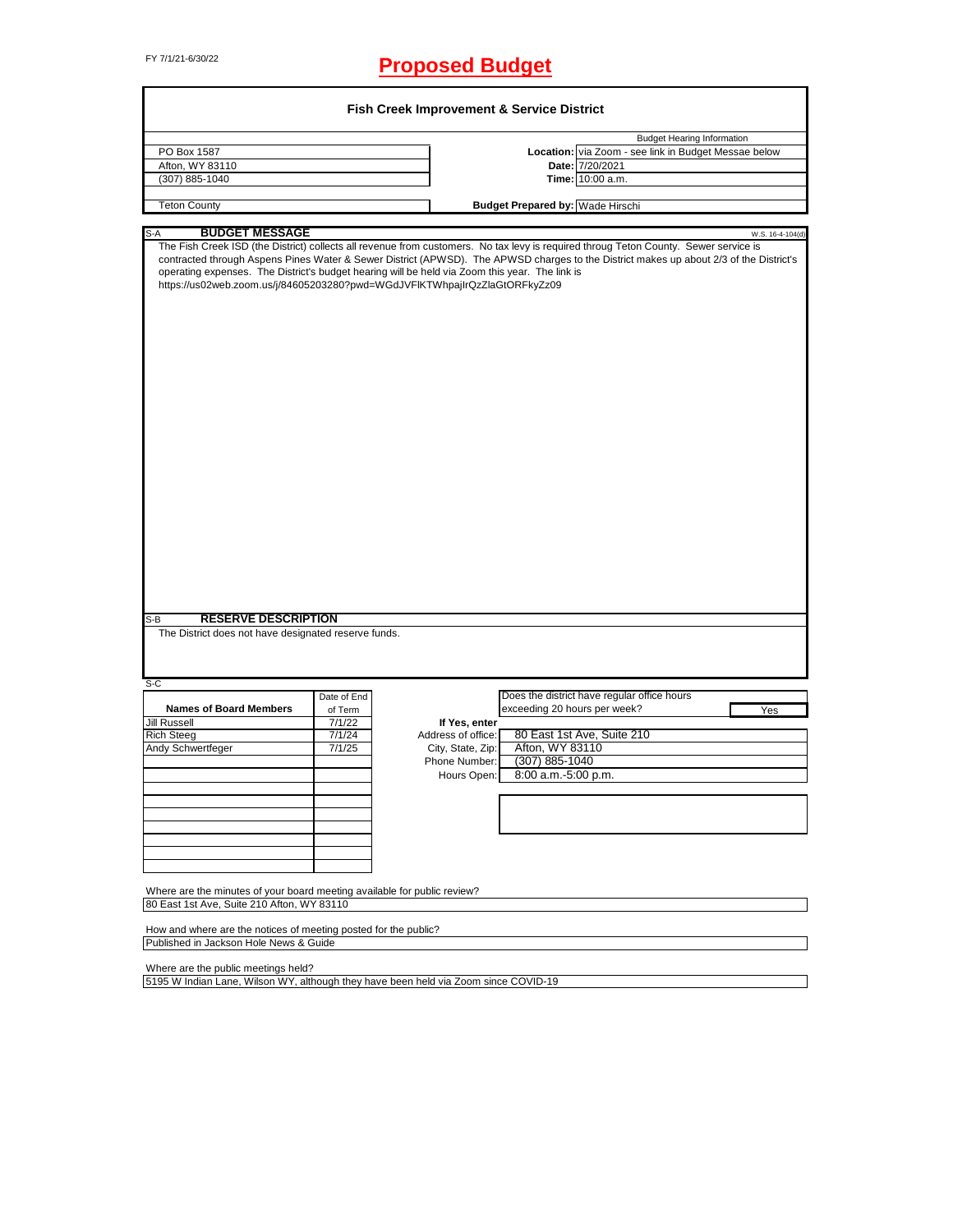### **PROPOSED BUDGET SUMMARY**

|       | <b>OVERVIEW</b>                                             | 2019-2020<br>Actual | 2020-2021<br>Estimated | 2021-2022<br>Proposed | Pending<br>Approval |
|-------|-------------------------------------------------------------|---------------------|------------------------|-----------------------|---------------------|
|       |                                                             |                     |                        |                       |                     |
| $S-1$ | <b>Total Budgeted Expenditures</b>                          | \$179,831           | \$200,659              | \$209,985             |                     |
| $S-2$ | <b>Total Principal to Pay on Debt</b>                       | \$0                 | \$0                    |                       |                     |
| $S-3$ | <b>Total Change to Restricted Funds</b>                     | \$0                 | \$0                    |                       |                     |
|       |                                                             |                     |                        |                       |                     |
| $S-4$ | <b>Total General Fund and Forecasted Revenues Available</b> | \$478,039           | \$479.791              | \$516.110             |                     |
|       |                                                             |                     |                        |                       |                     |
| $S-5$ | Amount requested from County Commissioners                  | \$0 <sub>1</sub>    | \$0 <sub>1</sub>       |                       |                     |
|       |                                                             |                     |                        |                       |                     |
| $S-6$ | <b>Additional Funding Needed:</b>                           |                     |                        |                       |                     |

| <b>REVENUE SUMMARY</b> |                                              | 2019-2020             | 2020-2021             | 2021-2022                                 | Pending                                                                                                                                                                                                                          |
|------------------------|----------------------------------------------|-----------------------|-----------------------|-------------------------------------------|----------------------------------------------------------------------------------------------------------------------------------------------------------------------------------------------------------------------------------|
|                        |                                              | Actual                | Estimated             | Proposed                                  | Approval                                                                                                                                                                                                                         |
|                        |                                              |                       |                       |                                           |                                                                                                                                                                                                                                  |
| S-7                    | <b>Operating Revenues</b>                    | \$165,606             | \$167,470             | \$178,780                                 | <u> Kalèndher Ka</u>                                                                                                                                                                                                             |
| $S-8$                  | Tax levy (From the County Treasurer)         | \$0                   | \$0                   | \$0                                       | en de la familie de la familie de la familie de la familie de la familie de la familie de la familie de la fam<br>Décembre de la familie de la familie de la familie de la familie de la familie de la familie de la familie de  |
| $S-9$                  | <b>Government Support</b>                    | \$0                   | \$0                   | \$0                                       | e de la familia de la familia de la familia de la familia de la familia de la familia de la familia de la fami<br>Establecidad                                                                                                   |
| $S-10$                 | Grants                                       | \$0                   | \$0                   | \$0                                       |                                                                                                                                                                                                                                  |
| $S-11$                 | Other County Support (Not from Co. Treas.)   | \$0                   | \$0                   | \$0                                       | en de la familie de la familie de la familie de la familie de la familie de la familie de la familie de la fam<br>Constituit de la familie de la familie de la familie de la familie de la familie de la familie de la familie d |
| $S-12$                 | <b>Miscellaneous</b>                         | \$776                 | \$664                 | \$330                                     | en en de forme de la forme de la forme de la forme de la forme de la forme de la forme de la forme de la form<br>En la forme de la forme de la forme de la forme de la forme de la forme de la forme de la forme de la forme d   |
| $S-13$                 | <b>Other Forecasted Revenue</b>              | \$0                   | \$0                   | \$0                                       | en de la familie de la familie de la familie de la familie de la familie de la familie de la familie de la fam<br>Décembre de la familie de la familie de la familie de la familie de la familie de la familie de la familie de  |
|                        |                                              |                       |                       |                                           |                                                                                                                                                                                                                                  |
| $S-14$                 | <b>Total Revenue</b>                         | \$166,382             | \$168,134             | \$179,110                                 | <u> Martin Martin S</u>                                                                                                                                                                                                          |
|                        | FY 7/1/21-6/30/22                            |                       |                       | Fish Creek Improvement & Service District |                                                                                                                                                                                                                                  |
|                        | <b>EXPENDITURE SUMMARY</b>                   | 2019-2020             | 2020-2021             | 2021-2022                                 | Pending                                                                                                                                                                                                                          |
|                        |                                              | Actual                | Estimated             | Proposed                                  | Approval                                                                                                                                                                                                                         |
| $S-15$                 | <b>Capital Outlay</b>                        | \$0                   | \$0                   | \$0                                       | en de la filosofia<br>Altres de la filosofia                                                                                                                                                                                     |
| $S-16$                 | <b>Interest and Fees On Debt</b>             | \$0                   | \$0                   | \$0                                       | gang<br>Mana                                                                                                                                                                                                                     |
|                        |                                              |                       |                       |                                           |                                                                                                                                                                                                                                  |
| $S-17$<br>$S-18$       | <b>Administration</b><br><b>Operations</b>   | \$15,149<br>\$161,353 | \$18,531<br>\$178,449 | \$18,790<br>\$187,445                     | <u>istorialistik</u><br><u>Tilling</u>                                                                                                                                                                                           |
| $S-19$                 | <b>Indirect Costs</b>                        | \$3,328               | \$3,679               | \$3,750                                   | <u>ti kanalalan k</u>                                                                                                                                                                                                            |
| <b>S-20R</b>           | <b>Expenditures paid by Reserves</b>         | \$0                   | \$0                   | \$0                                       |                                                                                                                                                                                                                                  |
| $S-20$                 | <b>Total Expenditures</b>                    | \$179,831             | \$200,659             | \$209,985                                 | <u>Markovin</u>                                                                                                                                                                                                                  |
|                        |                                              |                       |                       |                                           |                                                                                                                                                                                                                                  |
|                        |                                              | 2019-2020             | 2020-2021             | 2021-2022                                 | Pending                                                                                                                                                                                                                          |
|                        | <b>DEBT SUMMARY</b>                          | Actual                | Estimated             | Proposed                                  | Approval                                                                                                                                                                                                                         |
|                        |                                              |                       |                       |                                           |                                                                                                                                                                                                                                  |
| $S-21$                 | <b>Principal Paid on Debt</b>                | \$0                   | \$0                   | \$0                                       | <u>man</u>                                                                                                                                                                                                                       |
|                        |                                              |                       |                       |                                           |                                                                                                                                                                                                                                  |
|                        | <b>CASH AND INVESTMENTS</b>                  | 2019-2020             | 2020-2021             | 2021-2022                                 | Pending                                                                                                                                                                                                                          |
|                        |                                              | Actual                | Estimated             | Proposed                                  | Approval                                                                                                                                                                                                                         |
| $S-22$                 | <b>TOTAL GENERAL FUNDS</b>                   | \$311,657             | \$311,657             | \$337,000                                 | <u> Hillian Social I</u>                                                                                                                                                                                                         |
|                        |                                              |                       |                       |                                           |                                                                                                                                                                                                                                  |
|                        | <b>Summary of Reserve Funds</b>              |                       |                       |                                           |                                                                                                                                                                                                                                  |
| $S-23$                 | <b>Beginning Balance in Reserve Accounts</b> |                       |                       |                                           |                                                                                                                                                                                                                                  |
| $S-24$                 | a. Sinking and Debt Service Funds            | \$0                   | \$0                   | \$0                                       | en 1979.<br>Malala                                                                                                                                                                                                               |
| $S-25$                 | b. Reserves                                  | $\overline{30}$       | \$0                   | \$0                                       | en de la familie de la familie de la familie de la familie de la familie de la familie de la familie de la fam<br>Constitution de la familie de la familie de la familie de la familie de la familie de la familie de la familie |
| $S-26$                 | c. Bond Funds                                | \$0                   | \$0                   | \$0                                       | an dhe                                                                                                                                                                                                                           |
|                        | Total Reserves (a+b+c)                       | \$0                   | \$0                   | \$0                                       | en de la filo<br>Cardinal                                                                                                                                                                                                        |
| $S-27$                 | Amount to be added                           |                       |                       |                                           |                                                                                                                                                                                                                                  |
| $S-28$                 | a. Sinking and Debt Service Funds            | \$0                   | \$0                   | \$0                                       | an dhe                                                                                                                                                                                                                           |
| $S-29$                 | b. Reserves                                  | $\overline{50}$       | \$0                   | \$0                                       | en de la filosofia<br>Altres de la filòlogía                                                                                                                                                                                     |
| $S-30$                 | c. Bond Funds                                | \$0                   | \$0                   | \$0                                       | na an                                                                                                                                                                                                                            |
|                        | Total to be added (a+b+c)                    | \$0                   | \$0                   | <b>SO</b>                                 | en de la familie de la familie de la familie de la familie de la familie de la familie de la familie de la fa<br>De la familie de la familie de la familie de la familie de la familie de la familie de la familie de la famili  |

S-32 **Less Total to be spent** \$0 \$0 \$0 \$0

S-33 **TOTAL RESERVES AT END OF FISCAL YEAR The SO \$0** \$0 \$0

S-31 **Subtotal** \$0 \$0 \$0 \$0

Date adopted by Special District

*End of Summary*

*Budget Officer / District Official (if not same as "Submitted by")*

Afton, WY 83110 **DISTRICT ADDRESS:** PO Box 1587 **PREPARED BY:** Wade Hirschi

**DISTRICT PHONE:** 3078851040

1/23/19 *Form approved by Wyoming Department of Audit, Public Funds Division Prepared in compliance with the Uniform Municipal Fiscal Procedures Act (W.S. 16-4-101 through 124) as it applies.*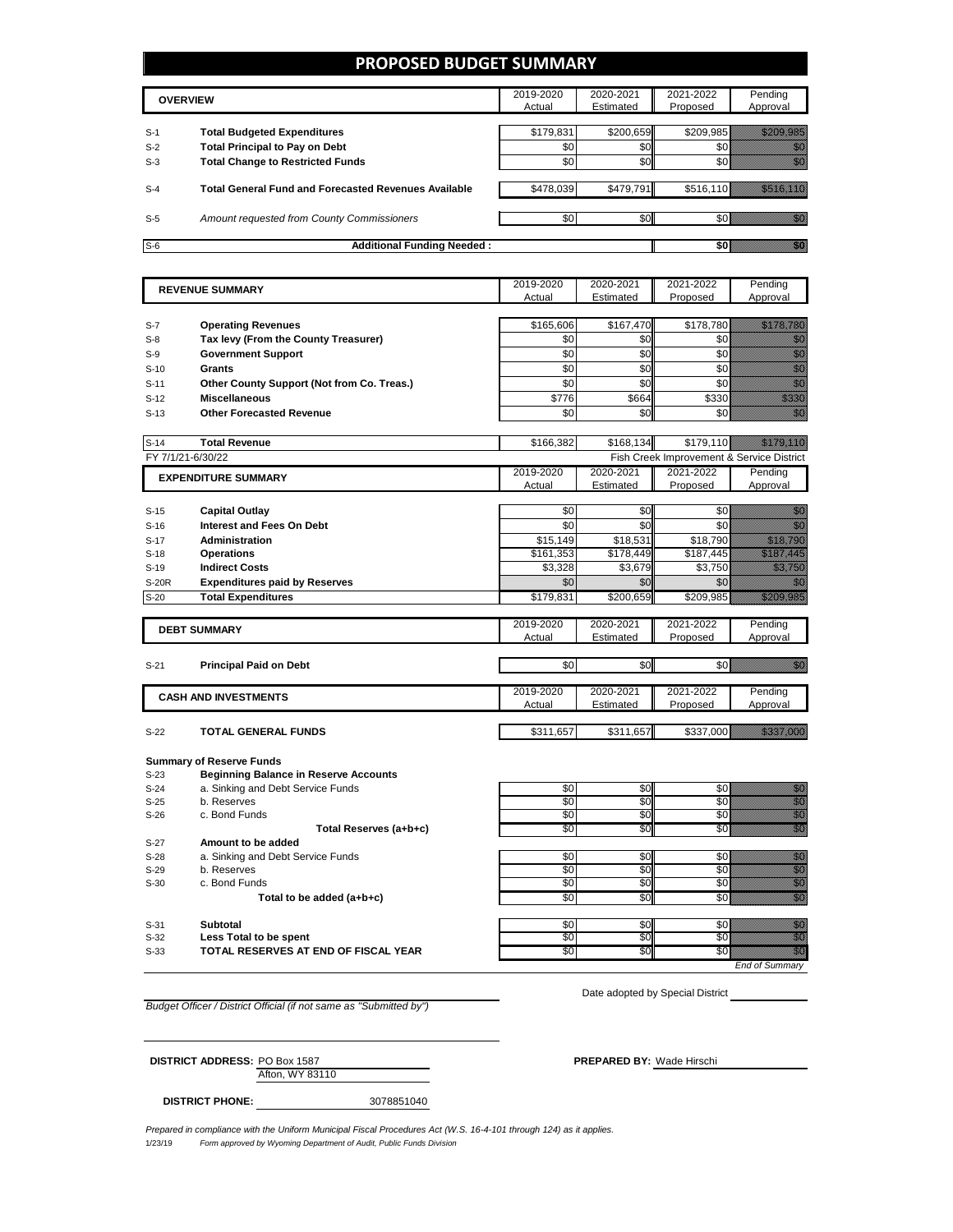|           | Fish Creek Improvement & Service District                                              |                                 |           |           | <b>FYE</b>      | 6/30/2022                                                                                                                                                                                                                        |
|-----------|----------------------------------------------------------------------------------------|---------------------------------|-----------|-----------|-----------------|----------------------------------------------------------------------------------------------------------------------------------------------------------------------------------------------------------------------------------|
|           | <b>NAME OF DISTRICT/BOARD</b>                                                          |                                 |           |           |                 |                                                                                                                                                                                                                                  |
|           |                                                                                        |                                 |           |           |                 |                                                                                                                                                                                                                                  |
|           | <b>PROPERTY TAXES AND ASSESSMENTS</b>                                                  |                                 |           |           |                 |                                                                                                                                                                                                                                  |
|           |                                                                                        |                                 |           |           |                 |                                                                                                                                                                                                                                  |
|           |                                                                                        | <b>DOA Chart</b><br>of Accounts | 2019-2020 | 2020-2021 | 2021-2022       | Pending                                                                                                                                                                                                                          |
| $R-1$     |                                                                                        |                                 | Actual    | Estimated | Proposed        | Approval                                                                                                                                                                                                                         |
| $R-1.1$   | <b>Property Taxes and Assessments Received</b><br>Tax Levy (From the County Treasurer) | 4001                            |           |           |                 |                                                                                                                                                                                                                                  |
| R-1.2     | Other County Support (see note on the right)                                           | 4005                            |           |           |                 |                                                                                                                                                                                                                                  |
|           |                                                                                        |                                 |           |           |                 |                                                                                                                                                                                                                                  |
|           | <b>FORECASTED REVENUE</b>                                                              |                                 |           |           |                 |                                                                                                                                                                                                                                  |
|           |                                                                                        |                                 |           |           |                 |                                                                                                                                                                                                                                  |
|           |                                                                                        | <b>DOA Chart</b>                | 2019-2020 | 2020-2021 | 2021-2022       | Pending                                                                                                                                                                                                                          |
|           |                                                                                        | of Accounts                     | Actual    | Estimated | Proposed        | Approval                                                                                                                                                                                                                         |
| $R-2$     | <b>Revenues from Other Governments</b>                                                 |                                 |           |           |                 |                                                                                                                                                                                                                                  |
| $R - 2.1$ | State Aid                                                                              | 4211                            |           |           |                 |                                                                                                                                                                                                                                  |
|           | R-2.2 Additional County Aid (non-treasurer)                                            | 4237                            |           |           |                 |                                                                                                                                                                                                                                  |
| $R - 2.3$ | City (or Town) Aid                                                                     | 4237                            |           |           |                 |                                                                                                                                                                                                                                  |
| $R - 2.4$ | Other (Specify)                                                                        | 4237                            |           |           |                 |                                                                                                                                                                                                                                  |
|           | R-2.5 Total Government Support                                                         |                                 | \$0       | \$0       | $\overline{60}$ | en de la familie de la familie de la familie de la familie de la familie de la familie de la familie de la fam<br>De la familie de la familie de la familie de la familie de la familie de la familie de la familie de la famili |
| $R-3$     | <b>Operating Revenues</b>                                                              |                                 |           |           |                 |                                                                                                                                                                                                                                  |
| $R - 3.1$ | <b>Customer Charges</b>                                                                | 4300                            | \$165,606 | \$167,470 | \$178,780       | <u> Karl Sara</u>                                                                                                                                                                                                                |
|           | R-3.2 Sales of Goods or Services                                                       | 4300                            |           |           |                 |                                                                                                                                                                                                                                  |
| R-3.3     | <b>Other Assessments</b>                                                               | 4503                            |           |           |                 |                                                                                                                                                                                                                                  |
| $R - 3.4$ | <b>Total Operating Revenues</b>                                                        |                                 | \$165,606 | \$167,470 | \$178,780       | <u> Karl Sara</u>                                                                                                                                                                                                                |
| $R-4$     | Grants                                                                                 |                                 |           |           |                 |                                                                                                                                                                                                                                  |
| $R-4.1$   | <b>Direct Federal Grants</b>                                                           | 4201                            |           |           |                 |                                                                                                                                                                                                                                  |
|           | R-4.2 Federal Grants thru State Agencies                                               | 4201                            |           |           |                 |                                                                                                                                                                                                                                  |
| $R-4.3$   | <b>Grants from State Agencies</b>                                                      | 4211                            |           |           |                 |                                                                                                                                                                                                                                  |
| $R - 4.4$ | <b>Total Grants</b>                                                                    |                                 | \$0       | \$0       | \$0             | en de la familie de la familie de la familie de la familie de la familie de la familie de la familie de la fa<br>Constitution de la familie de la familie de la familie de la familie de la familie de la familie de la familie  |
| $R-5$     | <b>Miscellaneous Revenue</b>                                                           |                                 |           |           |                 |                                                                                                                                                                                                                                  |
| $R - 5.1$ | Interest                                                                               | 4501                            | \$74      | \$80      | \$80            | <u>tionalis</u>                                                                                                                                                                                                                  |
| R-5.2     | <b>Other: Specify</b><br>Finance chg/late fees                                         | 4500                            | \$425     | \$250     | \$250           | a katika katika katika katika katika katika alikuwa alikuwa alikuwa alikuwa alikuwa alikuwa alikuwa alikuwa al<br>Katika katika katika katika katika katika katika katika katika katika katika katika katika katika katika katik |
| $R-5.3$   | <b>Other: See Additional</b>                                                           |                                 | \$277     | \$334     |                 |                                                                                                                                                                                                                                  |
| $R - 5.4$ | <b>Total Miscellaneous</b>                                                             |                                 | \$776     | \$664     | \$330           | <b>Santa Barat</b><br>Bandara                                                                                                                                                                                                    |
| $R - 5.5$ | <b>Total Forecasted Revenue</b>                                                        |                                 | \$166,382 | \$168,134 | \$179,110       | a katalunggal na katalunggal na katalunggal na katalunggal na katalunggal na katalunggal na katalunggal na kat                                                                                                                   |
| $R-6$     | <b>Other Forecasted Revenue</b>                                                        |                                 |           |           |                 |                                                                                                                                                                                                                                  |
| $R-6.1$   | a. Other past due as estimated by Co. Treas.                                           | 4004                            |           |           |                 |                                                                                                                                                                                                                                  |
| $R-6.2$   | b. Other forecasted revenue (specify):                                                 |                                 |           |           |                 |                                                                                                                                                                                                                                  |
| $R-6.3$   |                                                                                        | 4500                            |           |           |                 |                                                                                                                                                                                                                                  |
| $R-6.4$   |                                                                                        | 4500                            |           |           |                 |                                                                                                                                                                                                                                  |
| $R-6.5$   |                                                                                        |                                 |           |           |                 |                                                                                                                                                                                                                                  |

R-6.6 **Total Other Forecasted Revenue (a+b)** \$0 \$0 \$0 \$0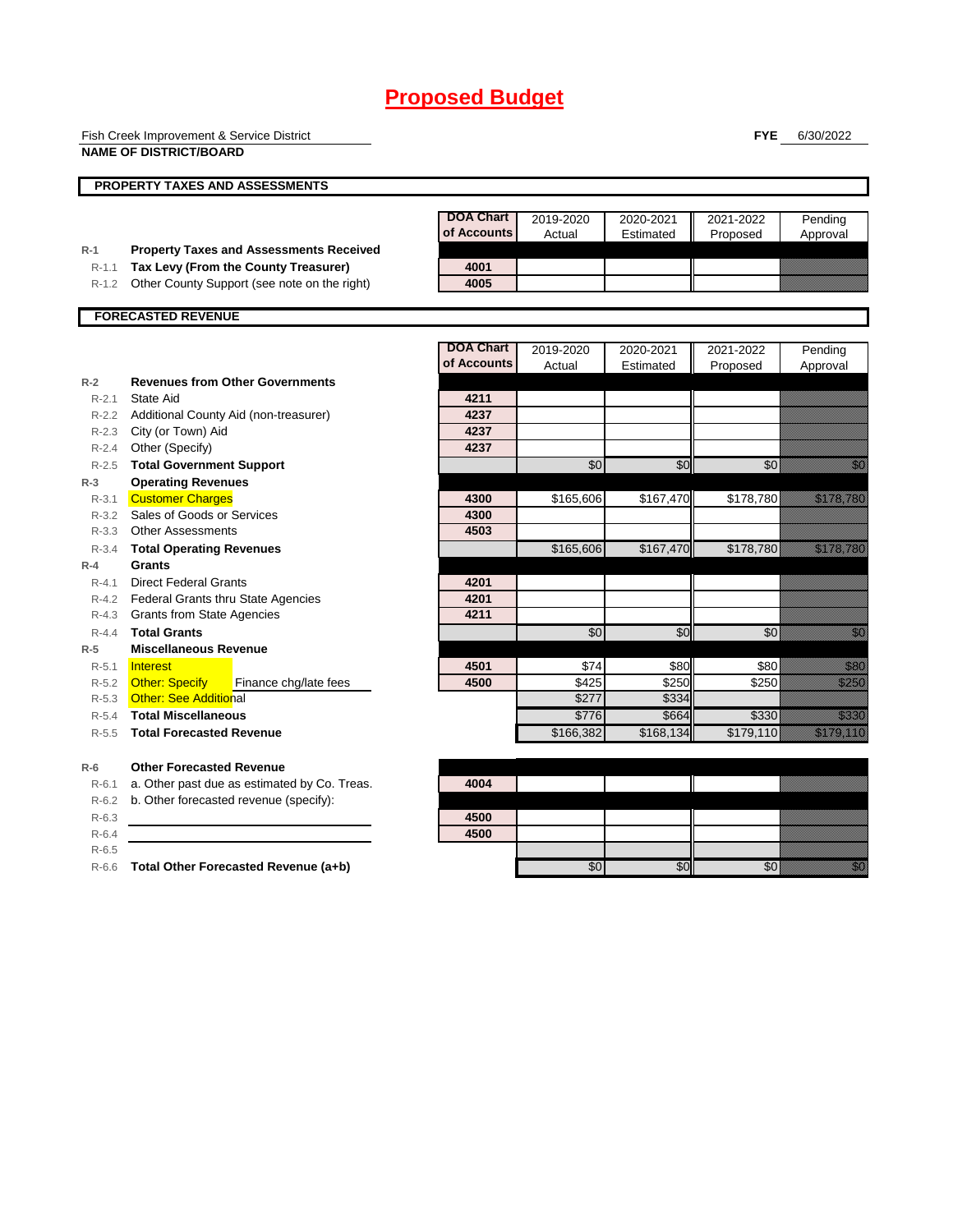### **CAPITAL OUTLAY BUDGET**

|           |                         | <b>OT ACCOL</b> |
|-----------|-------------------------|-----------------|
| $E-1$     | <b>Capital Outlay</b>   |                 |
| $E - 1.1$ | <b>Real Property</b>    | 6201            |
| $E - 1.2$ | Vehicles                | 6210            |
| $E - 1.3$ | <b>Office Equipment</b> | 6211            |
| $E - 1.4$ | Other (Specify)         |                 |
| $E - 1.5$ |                         | 6200            |
| $E - 1.6$ |                         | 6200            |
| $E - 1.7$ |                         |                 |
| $E - 1.8$ | TOTAL CAPITAL OUTLAY    |                 |

| <b>DOA Chart</b> | 2019-2020 | 2020-2021 | 2021-2022 | Pending  |
|------------------|-----------|-----------|-----------|----------|
| of Accounts      | Actual    | Estimated | Proposed  | Approval |
|                  |           |           |           |          |
| 6201             |           |           |           |          |
| 6210             |           |           |           |          |
| 6211             |           |           |           |          |
|                  |           |           |           |          |
| 6200             |           |           |           |          |
| 6200             |           |           |           |          |
|                  |           |           |           |          |
|                  | \$0       | ፍነ        |           |          |

## **ADMINISTRATION BUDGET**

|           |                                      | <b>DOA Chart</b> | 2019-2020 | 2020-2021 | 2021-2022 | Pending                                                                                                                                                                                                                          |
|-----------|--------------------------------------|------------------|-----------|-----------|-----------|----------------------------------------------------------------------------------------------------------------------------------------------------------------------------------------------------------------------------------|
|           |                                      | of Accounts      | Actual    | Estimated | Proposed  | Approval                                                                                                                                                                                                                         |
| $E-2$     | <b>Personnel Services</b>            |                  |           |           |           |                                                                                                                                                                                                                                  |
| $E - 2.1$ | Administrator                        | 7002             |           |           |           |                                                                                                                                                                                                                                  |
| $E - 2.2$ | Secretary                            | 7003             |           |           |           |                                                                                                                                                                                                                                  |
| $E - 2.3$ | Clerical                             | 7004             |           |           |           |                                                                                                                                                                                                                                  |
| $E - 2.4$ | Other (Specify)                      |                  |           |           |           |                                                                                                                                                                                                                                  |
| $E-2.5$   |                                      | 7005             |           |           |           |                                                                                                                                                                                                                                  |
| $E-2.6$   |                                      | 7005             |           |           |           |                                                                                                                                                                                                                                  |
| $E - 2.7$ |                                      |                  |           |           |           |                                                                                                                                                                                                                                  |
| $E-3$     | <b>Board Expenses</b>                |                  |           |           |           |                                                                                                                                                                                                                                  |
| $E - 3.1$ | Travel                               | 7011             |           |           |           |                                                                                                                                                                                                                                  |
| $E - 3.2$ | Mileage                              | 7012             |           |           |           |                                                                                                                                                                                                                                  |
| $E - 3.3$ | Other (Specify)                      |                  |           |           |           |                                                                                                                                                                                                                                  |
| $E - 3.4$ |                                      | 7013             |           |           |           |                                                                                                                                                                                                                                  |
| $E - 3.5$ |                                      | 7013             |           |           |           |                                                                                                                                                                                                                                  |
| $E - 3.6$ |                                      |                  |           |           |           |                                                                                                                                                                                                                                  |
| $E-4$     | <b>Contractual Services</b>          |                  |           |           |           |                                                                                                                                                                                                                                  |
| $E - 4.1$ | Legal                                | 7021             | \$0       |           | \$200     | <u>tik kom</u>                                                                                                                                                                                                                   |
| $E - 4.2$ | Accounting/Auditing                  | 7022             |           |           |           |                                                                                                                                                                                                                                  |
| $E-4.3$   | Other (Specify)                      |                  |           |           |           |                                                                                                                                                                                                                                  |
| $E-4.4$   | Mgmt/Bookkeeping                     | 7023             | \$14,930  | \$18,000  | \$18,000  | <u> Karl Sara</u>                                                                                                                                                                                                                |
| $E-4.5$   |                                      | 7023             |           |           |           |                                                                                                                                                                                                                                  |
| $E-4.6$   |                                      |                  |           |           |           |                                                                                                                                                                                                                                  |
| $E-5$     | <b>Other Administrative Expenses</b> |                  |           |           |           |                                                                                                                                                                                                                                  |
| $E - 5.1$ | <b>Office Supplies</b>               | 7031             | \$143     | \$305     | \$440     | en de la familie de la familie de la familie de la familie de la familie de la familie de la familie de la fam<br>Estat de la familie de la familie de la familie de la familie de la familie de la familie de la familie de la  |
| $E - 5.2$ | Office equipment, rent & repair      | 7032             |           |           |           |                                                                                                                                                                                                                                  |
| $E-5.3$   | Education                            | 7033             |           |           |           |                                                                                                                                                                                                                                  |
| $E - 5.4$ | Registrations                        | 7034             |           |           |           |                                                                                                                                                                                                                                  |
| $E-5.5$   | Other (Specify)                      |                  |           |           |           |                                                                                                                                                                                                                                  |
| $E-5.6$   | <b>Public Notice Fees</b>            | 7035             | \$77      | \$226     | \$150     | a katika katika katika katika katika katika alikuwa alikuwa alikuwa alikuwa alikuwa alikuwa alikuwa alikuwa al<br>Katika katika katika katika katika katika katika katika katika katika katika katika katika katika katika katik |
| $E - 5.7$ |                                      | 7035             |           |           |           |                                                                                                                                                                                                                                  |
| $E - 5.8$ |                                      |                  |           |           |           |                                                                                                                                                                                                                                  |
| $E-6$     | <b>TOTAL ADMINISTRATION</b>          |                  | \$15,149  | \$18,531  | \$18,790  |                                                                                                                                                                                                                                  |
|           |                                      |                  |           |           |           |                                                                                                                                                                                                                                  |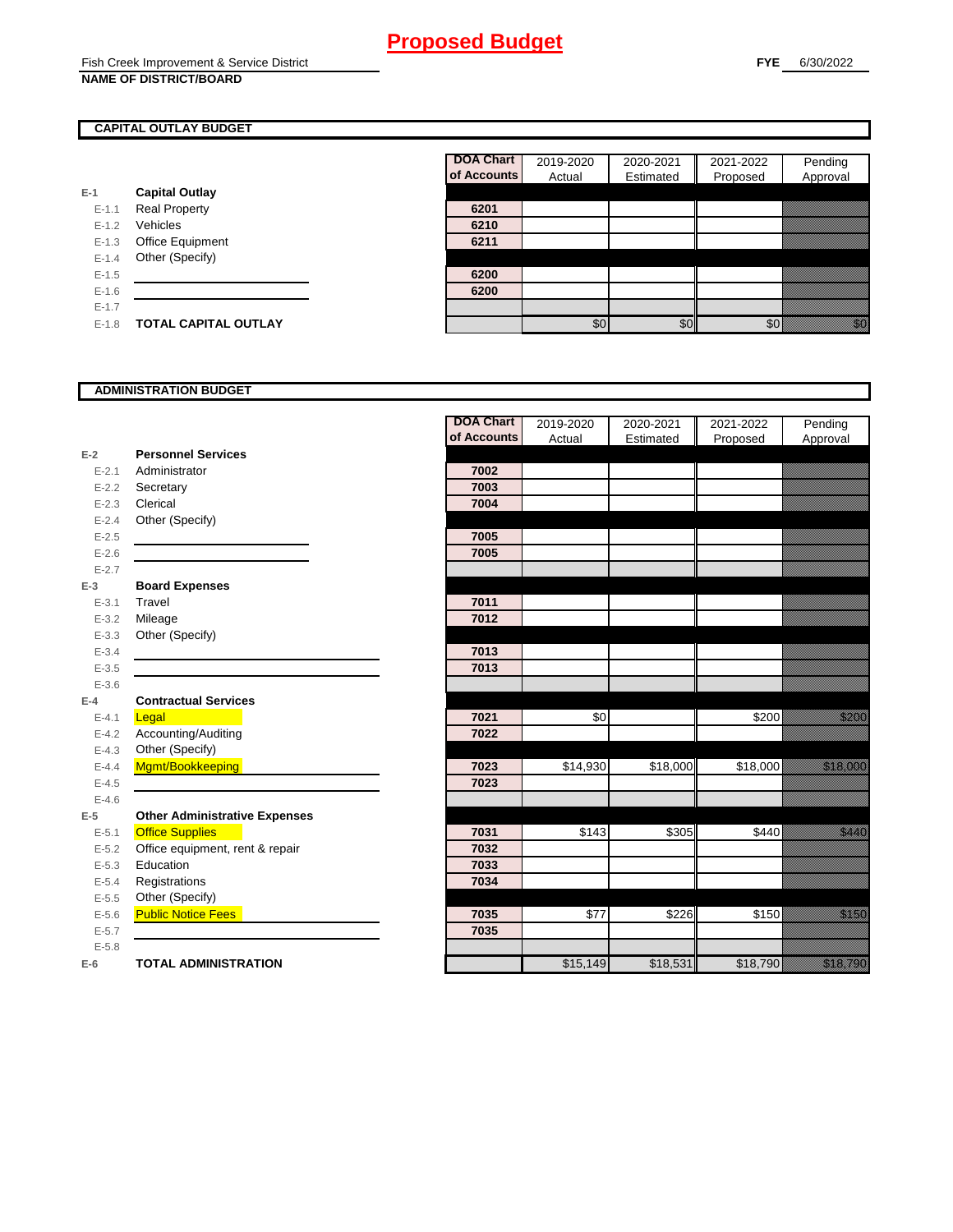#### **OPERATIONS BUDGET**

|           |                                        | <b>DOA Chart</b> | 2019-2020 | 2020-2021 | 2021-2022 | Pending                                                                                                              |
|-----------|----------------------------------------|------------------|-----------|-----------|-----------|----------------------------------------------------------------------------------------------------------------------|
| $E-7$     | <b>Personnel Services</b>              | of Accounts      | Actual    | Estimated | Proposed  | Approval                                                                                                             |
| $E - 7.1$ | Wages--Operations                      | 7202             |           |           |           |                                                                                                                      |
| $E - 7.2$ | Service Contracts                      | 7203             |           |           |           |                                                                                                                      |
| $E - 7.3$ | Other (Specify)                        |                  |           |           |           |                                                                                                                      |
| $E - 7.4$ |                                        | 7204             |           |           |           |                                                                                                                      |
| $E - 7.5$ |                                        | 7204             |           |           |           |                                                                                                                      |
| $E - 7.6$ |                                        |                  |           |           |           |                                                                                                                      |
| $E-8$     | <b>Travel</b>                          |                  |           |           |           |                                                                                                                      |
| $E - 8.1$ | Mileage                                | 7211             |           |           |           |                                                                                                                      |
| $E - 8.2$ | Other (Specify)                        |                  |           |           |           |                                                                                                                      |
| $E - 8.3$ |                                        | 7212             |           |           |           |                                                                                                                      |
| $E - 8.4$ |                                        | 7212             |           |           |           |                                                                                                                      |
| $E - 8.5$ |                                        |                  |           |           |           |                                                                                                                      |
| $E-9$     | <b>Operating supplies (List)</b>       |                  |           |           |           |                                                                                                                      |
| $E - 9.1$ | <b>Engineering</b>                     | 7220             | \$12,320  | \$11,702  | \$10,000  | <u>tin alaman sa</u>                                                                                                 |
| $E-9.2$   | <b>Maint/Repairs</b>                   | 7220             | \$1,451   | \$10,000  | \$10,000  | <u>elitika ko</u>                                                                                                    |
| $E-9.3$   | <b>Utilities</b>                       | 7220             | \$5,351   | \$5,000   | \$5,600   | <u> Karlingham</u>                                                                                                   |
| $E - 9.4$ | <b>Water Testing</b>                   | 7220             | \$3,661   | \$5,000   | \$3,500   | <u>i serialistikan pada tahun 1999. Seriaan perangan dalam ke</u>                                                    |
| $E-9.5$   |                                        |                  |           |           |           |                                                                                                                      |
| $E-10$    | <b>Program Services (List)</b>         |                  |           |           |           |                                                                                                                      |
| $E-10.1$  |                                        | 7230             |           |           |           |                                                                                                                      |
| $E-10.2$  |                                        | 7230             |           |           |           |                                                                                                                      |
| $E-10.3$  |                                        | 7230             |           |           |           |                                                                                                                      |
| $E-10.4$  |                                        | 7230             |           |           |           |                                                                                                                      |
| $E-10.5$  |                                        |                  |           |           |           |                                                                                                                      |
| $E-11$    | <b>Contractual Arrangements (List)</b> |                  |           |           |           |                                                                                                                      |
| $E-11.1$  | <b>APWSD Sewer Fees</b>                | 7400             | \$99,804  | \$107,981 | \$112,579 | a katalunggal sa katalunggal sa katalunggal sa katalunggal sa katalunggal sa katalunggal sa katalunggal sa kat       |
| $E-11.2$  |                                        | 7400             |           |           |           |                                                                                                                      |
| $E-11.3$  |                                        | 7400             |           |           |           |                                                                                                                      |
| $E-11.4$  |                                        | 7400             |           |           |           |                                                                                                                      |
| $E-11.5$  |                                        |                  |           |           |           |                                                                                                                      |
| $E-12$    | <b>Other operations (Specify)</b>      |                  |           |           |           |                                                                                                                      |
| $E-12.1$  | <b>Equipment Replacement</b>           | 7450             | \$0       | \$0       | \$7,000   | <u>ti karatikana yang berlapas dalam bagi dalam karatikana dalam karatikana dalam dalam dalam dalam dalam dalam </u> |
| $E-12.2$  | <b>Depreciation</b>                    | 7450             | \$38,766  | \$38,766  | \$38,766  | <u>eliteratural e</u>                                                                                                |
| $E-12.3$  |                                        | 7450             |           |           |           |                                                                                                                      |
| $E-12.4$  |                                        | 7450             |           |           |           |                                                                                                                      |
| $E-12.5$  |                                        |                  |           |           |           |                                                                                                                      |
| $E-13$    | <b>TOTAL OPERATIONS</b>                |                  | \$161,353 | \$178,449 | \$187,445 | a an ainmneach<br>Chaidhean                                                                                          |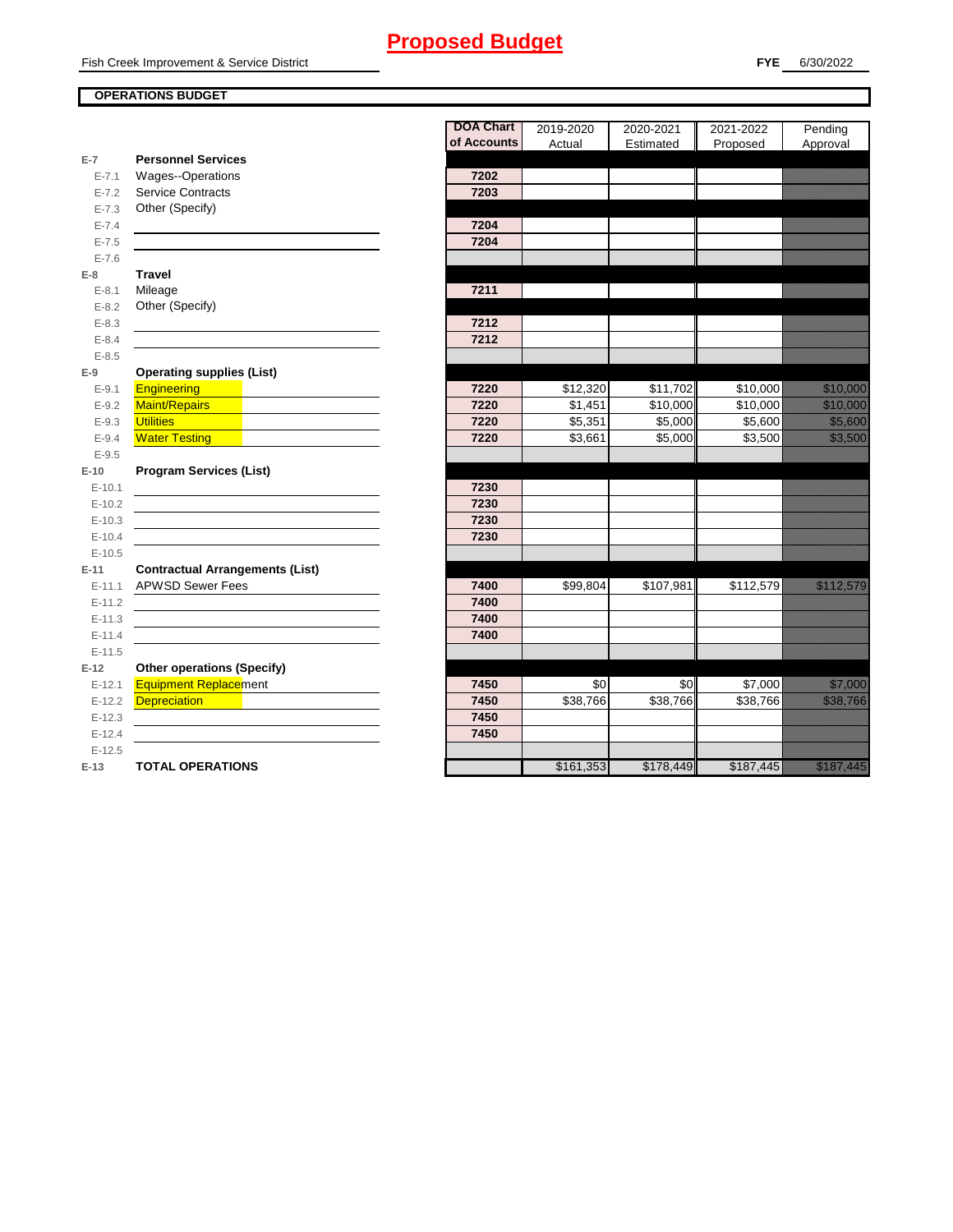### **INDIRECT COSTS BUDGET**

|          |                               | <b>DOA Chart</b> | 2019-2020 | 2020-2021 | 2021-2022 | Pending                                                                                                                                                                                                                          |
|----------|-------------------------------|------------------|-----------|-----------|-----------|----------------------------------------------------------------------------------------------------------------------------------------------------------------------------------------------------------------------------------|
|          |                               | of Accounts      | Actual    | Estimated | Proposed  | Approval                                                                                                                                                                                                                         |
| $E-14$   | <b>Insurance</b>              |                  |           |           |           |                                                                                                                                                                                                                                  |
| $E-14.1$ | <b>Liability</b>              | 7502             | \$500     | \$500     | \$500     | <u> Karlin Sa</u>                                                                                                                                                                                                                |
| $E-14.2$ | <b>Buildings and vehicles</b> | 7503             | \$1,270   | \$1,823   | \$1,850   | <u> Kalifornia (</u>                                                                                                                                                                                                             |
| $E-14.3$ | Equipment                     | 7504             |           |           |           |                                                                                                                                                                                                                                  |
| $E-14.4$ | Other (Specify)               |                  |           |           |           |                                                                                                                                                                                                                                  |
| $E-14.5$ | Earthquake/Flood              | 7505             | \$1,558   | \$1,356   | \$1,400   | <u> Kalendari Serika Ba</u>                                                                                                                                                                                                      |
| $E-14.6$ |                               | 7505             |           |           |           |                                                                                                                                                                                                                                  |
| $E-14.7$ |                               |                  |           |           |           |                                                                                                                                                                                                                                  |
| $E-15$   | Indirect payroll costs:       |                  |           |           |           |                                                                                                                                                                                                                                  |
| $E-15.1$ | FICA (Social Security) taxes  | 7511             |           |           |           |                                                                                                                                                                                                                                  |
| $E-15.2$ | <b>Workers Compensation</b>   | 7512             |           |           |           |                                                                                                                                                                                                                                  |
| $E-15.3$ | <b>Unemployment Taxes</b>     | 7513             |           |           |           |                                                                                                                                                                                                                                  |
| $E-15.4$ | Retirement                    | 7514             |           |           |           |                                                                                                                                                                                                                                  |
| $E-15.5$ | <b>Health Insurance</b>       | 7515             |           |           |           |                                                                                                                                                                                                                                  |
| $E-15.6$ | Other (Specify)               |                  |           |           |           |                                                                                                                                                                                                                                  |
| $E-15.7$ |                               | 7516             |           |           |           |                                                                                                                                                                                                                                  |
| $E-15.8$ |                               | 7516             |           |           |           |                                                                                                                                                                                                                                  |
| $E-15.9$ |                               |                  |           |           |           |                                                                                                                                                                                                                                  |
| $E-17$   | <b>TOTAL INDIRECT COSTS</b>   |                  | \$3,328   | \$3,679   | \$3,750   | a katika katika katika katika katika katika katika katika katika katika katika katika katika katika katika kat<br>Katika katika katika katika katika katika katika katika katika katika katika katika katika katika katika katik |

#### **DEBT SERVICE BUDGET**

| D-1 |  | <b>Debt Service</b> |
|-----|--|---------------------|
|-----|--|---------------------|

D-1.1 **Principal** 

D-1.2 **Interest** 

D-1.3 **Fees** 

**D-2 TOTAL DEBT SERVICE** 

| <b>DOA Chart</b> | 2019-2020 | 2020-2021 | 2021-2022 | Pending  |
|------------------|-----------|-----------|-----------|----------|
| of Accounts      | Actual    | Estimated | Proposed  | Approval |
|                  |           |           |           |          |
| 6401             |           |           |           |          |
| 6410             |           |           |           |          |
| 6420             |           |           |           |          |
|                  |           |           |           |          |